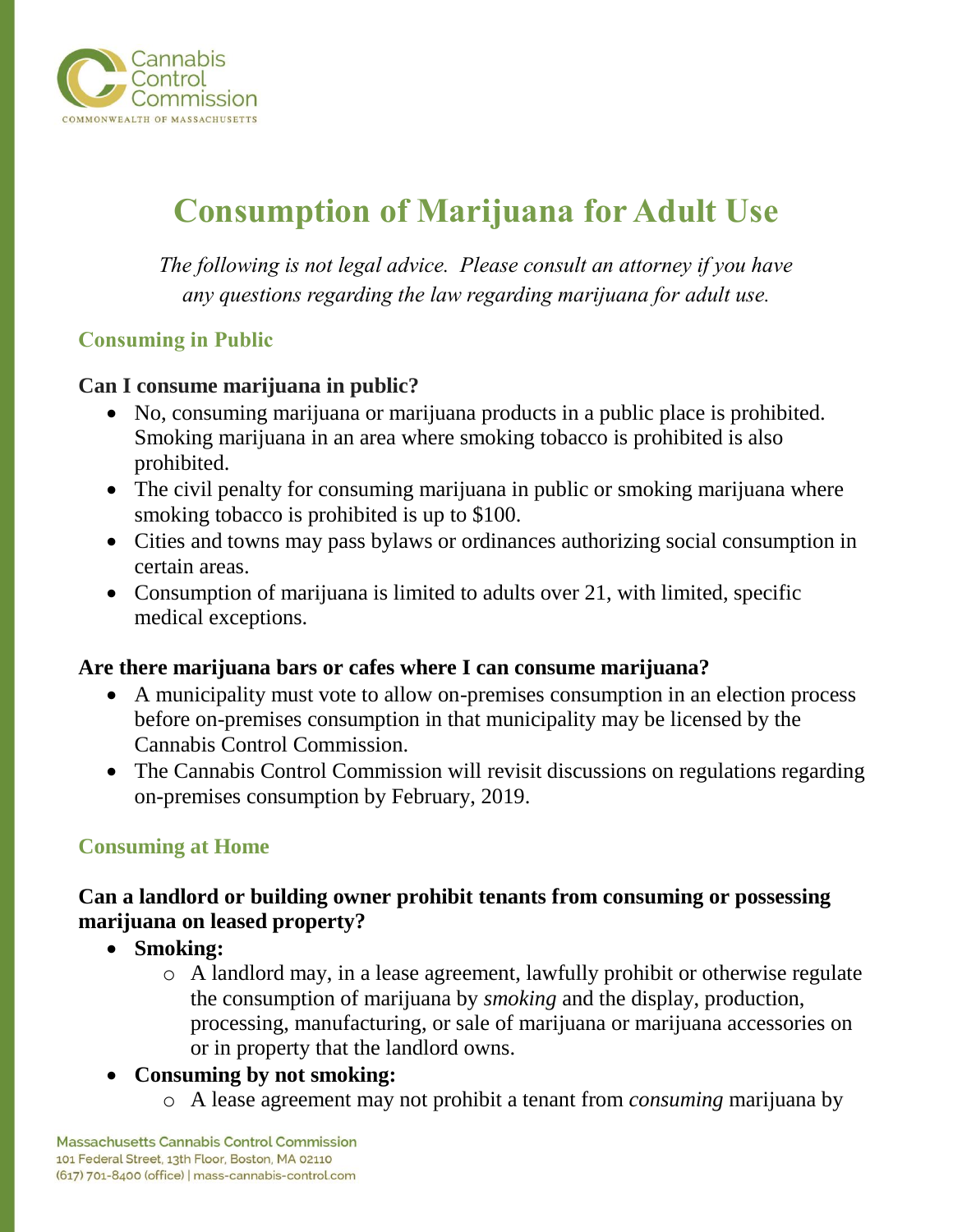

means *other* than smoking on or in property in which the tenant resides, unless failing to do so would cause the *landlord* to violate a federal law or regulation or if the property is owned by the Commonwealth, a subdivision of the Commonwealth (e.g. a county, city or town) or a state or local government agency.

## • **Government buildings:**

o The Commonwealth, a subdivision of the Commonwealth (e.g., a county, city or town) or a state or local government agency may prohibit or otherwise regulate the possession or consumption of marijuana or marijuana accessories within a building owned, leased or occupied by it.

## • **Protection for landlords:**

o The 2017 Act prohibits a landlord from being punished under state law for allowing marijuana consumption or other marijuana-related activities conducted lawfully under the 2017 law and the Commission's regulations on the landlord's property.

## **Can I drive with marijuana in my car?**

# • **Operating while impaired:**

o No, you are **strictly prohibited** from consuming marijuana while operating a car.

# • **Penalties for impaired driving:**

o The 2017 Act does not change the existing penalties for operating a car while impaired by the use of marijuana or marijuana products.

### • **No open containers:**

- o Like alcohol, you cannot have an open container of adult-use marijuana or marijuana products in the passenger area of your car while on the road or at a place where the public has access.
	- An "open container" includes a package with its seal broken or a package from which the contents have been partially removed.
	- The "passenger area" does not include a trunk or a locked glove compartment.

# • **Penalties for open container:**

o An individual may receive a civil penalty of up to \$500 for having an open container of marijuana in the passenger area of a vehicle while on the road or at a place where the public has access.